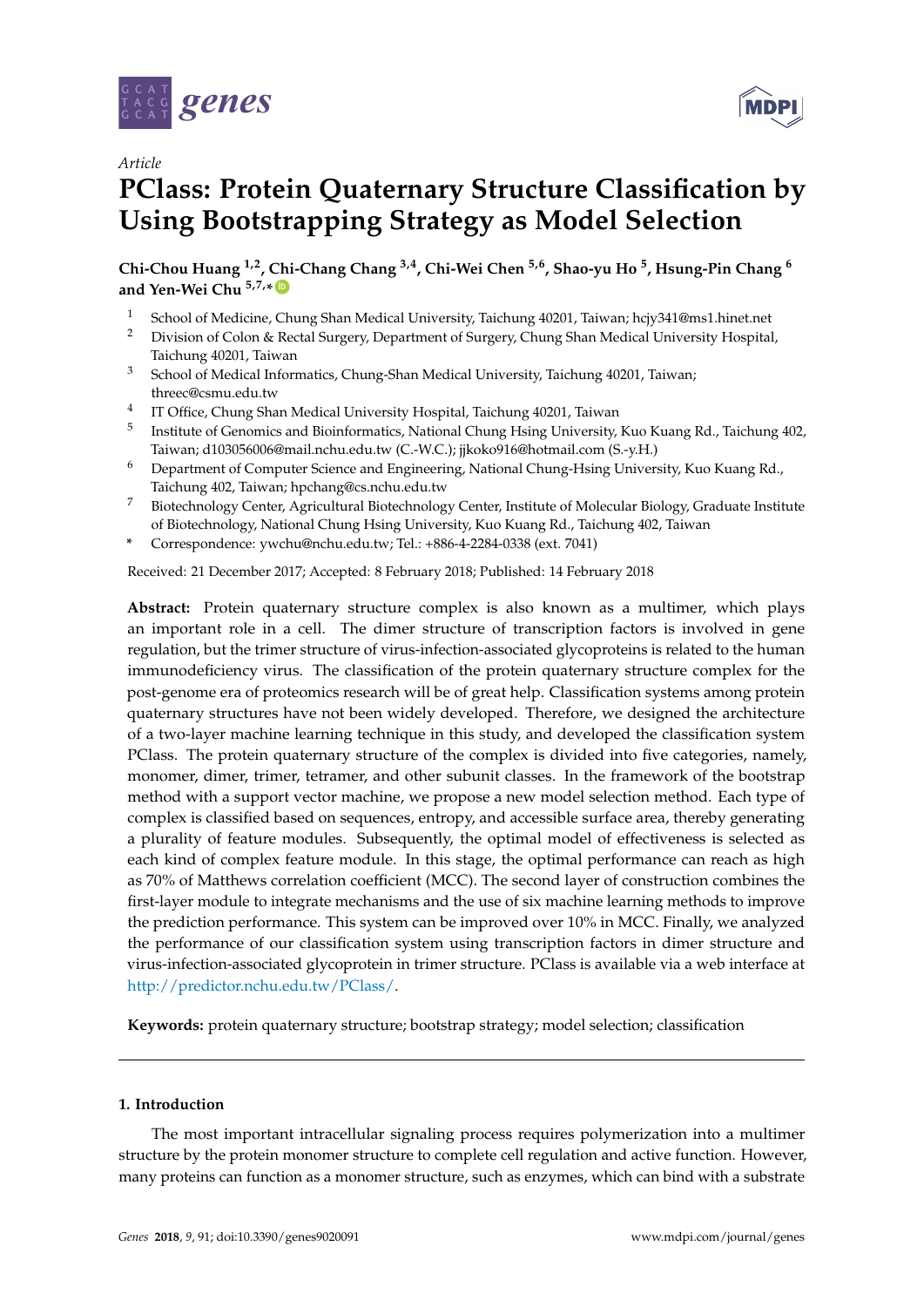to enhance the combination of other subunits and accelerate their reaction [\[1\]](#page-8-0). Protein complexes are usually described by the number of subunits. A complex with two subunits is called a dimer, which includes transcription factors [\[2\]](#page-8-1), cell receptors [\[3\]](#page-8-2), and cytoskeleton proteins [\[4\]](#page-8-3). The trimer structure contains three subunits, such as collagen [\[5\]](#page-8-4), virus-infection-associated glycoproteins [\[6\]](#page-8-5), and hemagglutinin [\[7\]](#page-8-6). A tetramer contains four subunits, such as immunoglobulin protein [\[8\]](#page-8-7), hemoglobin [\[9\]](#page-8-8), and avidin [\[10\]](#page-8-9). A hexamer contains six subunits, such as the DnaB helicase [\[11\]](#page-8-10), serum protein [\[12\]](#page-8-11), and insulin [\[13,](#page-8-12)[14\]](#page-8-13). An octamer contains eight subunits, such as earthworm's serum albumin (hemerythrin) [\[15\]](#page-8-14) and nucleosome [\[16\]](#page-8-15). Under normal circumstances, the protein complexes in cells are rarely more than an octamer, but some exceptions include the proteasome, spliceosome, and exosome. Therefore, monomers and multimers play an important role in biological cells—and also they may lead to cancer and the development of new drugs [\[17](#page-9-0)[–21\]](#page-9-1).

To comprehend how a polymer is formed, polyacrylamide gel electrophoresis [\[22\]](#page-9-2), mass spectrometry [\[23\]](#page-9-3), high performance liquid chromatography (HPLC)-gel filtration chromatography [\[24\]](#page-9-4), analytical ultracentrifugation [\[25\]](#page-9-5), and multi-angle laser light scattering [\[26\]](#page-9-6) analyses are usually conducted to determine the size and distribution of the polymer. However, such experimental methods may be time consuming, laborious, and costly. The development of an in silico method for protein quaternary structure complexes may assist biological experiments.

However, only two studies presented the use of machine learning to determine the protein quaternary structure complex. Multicoil [\[27\]](#page-9-7) utilizes the covariance matrix of a multivariate Gaussian distribution to predict whether a coiled coil sequence belongs to a dimeric coiled coil, trimeric coiled coil, or noncoiled coil structure. Each residue is given a predicted score. Multicoil2 combines Multicoil with multinomial logistic regression to obtain two predictors of dimer and trimer propensity. These predictors are used to generate potentials for a Markov random field. SCORER [\[28\]](#page-9-8) uses the log-odds-based scoring system to differentiate between a parallel dimeric coiled coil or parallel trimeric coiled coil. SCORER 2.0 [\[29\]](#page-9-9) improves the log-odds-based scoring system, makes good use of position-specific scoring matrix and Multicoil, and predicts parallel coiled coil sequence of hepetad repeat location and gives it a score. High scores represent high accuracy in predicting dimer or trimer structures.

Few studies have focused on the dimer and trimer structures, and complete protein quaternary structure complex bioinformatics tools are lacking. This study established a protein quaternary structure complex prediction system by designing a two-layer machine learning framework, and optimal classification and prediction system PClass. The first layer, using the bootstrap method, proposed a new model selection with amino acid sequence composition, entropy, and accessible surface area (ASA) as feature coding. Support vector machine (SVM) was used to select the best performance learning module to build a feature module, wherein the prediction performance was able to be as high as 70% of a Matthews correlation coefficient (MCC). Subsequently, we selected the best feature model to establish a second-layer prediction model, which was integrated by the first layer through machine learning for model selection and prediction of protein quaternary structure complex. The MCC ranged from 70% to 80%. To further investigate the accuracy of the protein quaternary structure complex prediction system, we used dimer-structured transcription factors, and virus-infection-associated glycoproteins in which have a trimer structure as a classification system to verify the protein quaternary structure complex. Finally, the prediction accuracy of the classification system was determined to reach 66% of accuracy (ACC).

# **2. Materials and Methods**

### *2.1. Dataset*

As mentioned above, to examine the complete protein quaternary structure complex, this study integrated two different databases, namely, the coiled-coil sequence location database and protein complex structure database, to create and verify the prediction system. One of the datasets was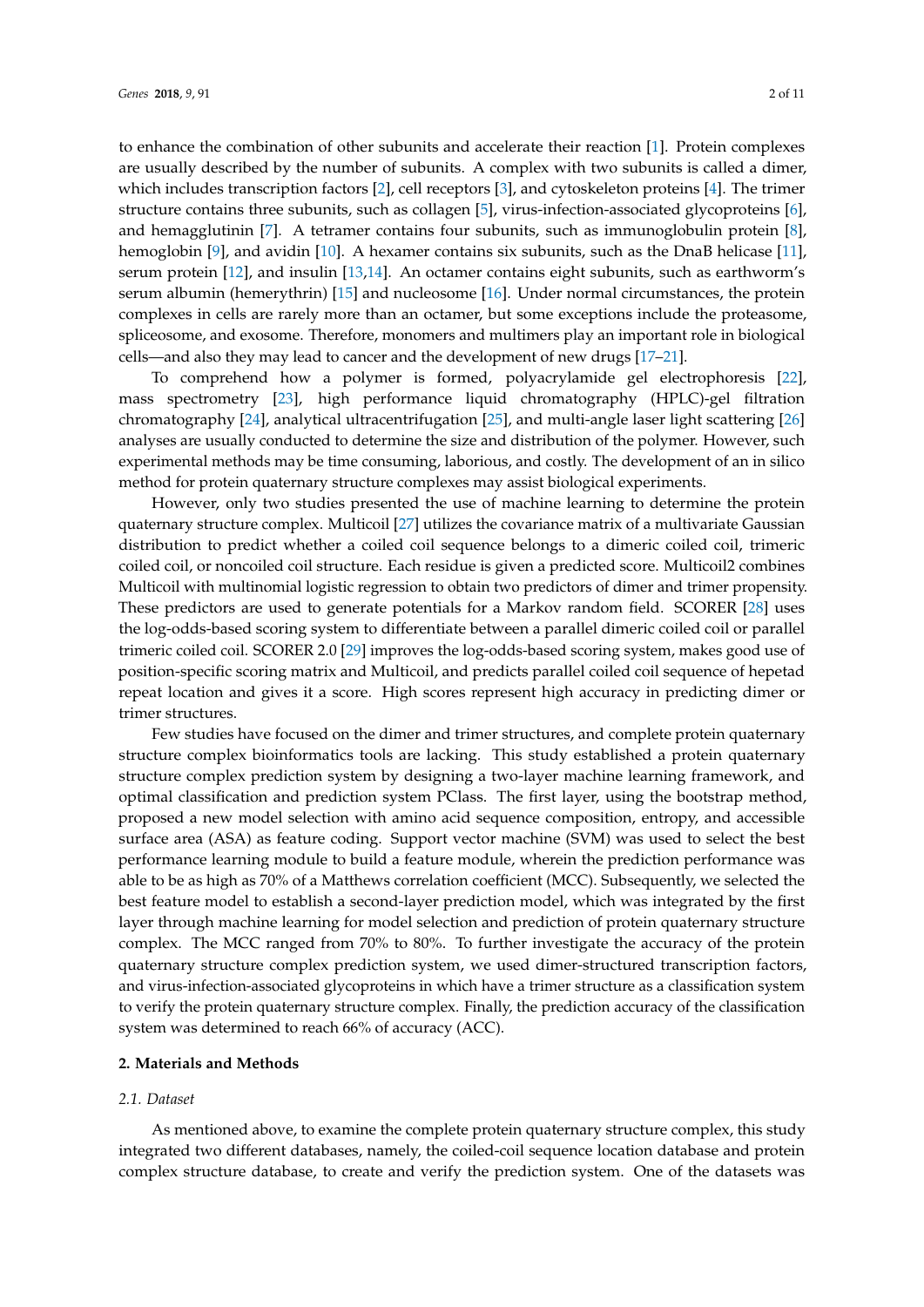CC + DATABASE [\[30\]](#page-9-10), which Testa et al. proposed after adjusting the coiled-coil structure and polymer data. In SCORER 2.0 web server, they also utilized the CC + DATABASE but only the parallel dimer and trimer coiled-coil data. In the present study, we used the dataset of all polymers in the CC + DATABASE and classified the polymers into four categories (dimer, trimer, tetramer, and other subunits). Another dataset of the 3D complex was used [\[31\]](#page-9-11), which was proposed as a protein complex structure database. The 3D complex provides a protein domain structure, cell expression system, accessible surface area of the complex, subunit type, and homologous and heterologous polymers.

In this study, we analysed the database of homologous or heterologous monomers and polymers, classified the data into five categories (monomer, dimer, trimer, tetramer, and other subunits), and integrated the data with the CC + DATABASE for the study dataset. We used data from 2007 and 2006 to verify the established system, whereas data from the years before 2006 were the basis for the establishment of the monomer and polymer system module (Table [1\)](#page-2-0). The study dataset was divided into five categories, and monomers were classified as positive. The remaining non-monomer data were categorized as negative information. The other polymers are shown in Table [2.](#page-2-1)

| <b>Training Set</b> |        | <b>Independent Test Set</b> |  |
|---------------------|--------|-----------------------------|--|
| Monomer             | 11,638 | 1513                        |  |
| Dimer               | 8570   | 1005                        |  |
| <b>Trimer</b>       | 1231   | 119                         |  |
| <b>Tetramer</b>     | 2764   | 282                         |  |
| Other               | 1527   | 176                         |  |

<span id="page-2-0"></span>**Table 1.** Training set and independent test set basis on the year to do classification.

<span id="page-2-1"></span>

| <b>Training Set</b> |                 |                 | <b>Independent Test Set</b> |                 |
|---------------------|-----------------|-----------------|-----------------------------|-----------------|
|                     | <b>Positive</b> | <b>Negative</b> | <b>Positive</b>             | <b>Negative</b> |
| Monomer             | 11,638          | 14,092          | 1535                        | 1582            |
| Dimer               | 8570            | 17,160          | 1005                        | 2112            |
| Trimer              | 1231            | 24,499          | 119                         | 2998            |
| Tetramer            | 2764            | 22,966          | 282                         | 2835            |
| Other               | 1527            | 24,203          | 176                         | 2941            |

**Table 2.** Positive and negative data of training set and independent test.

#### *2.2. Feature Encoding*

#### 2.2.1. Amino Acid Composition

Amino acid composition (AAC) describes the basic unit of a protein, which has specific molecular structure patterns, such as charge, size, polarity, and solubility (hydrophilic and hydrophobic). Proteins have biochemical activity. Therefore, we used 20 kinds of amino acids in the composition and the other remaining amino acid as a class, resulting in 21 kinds of amino acid compositions. We calculated the sequence of amino acid composition as follows:

$$
AAC(x_a) = \frac{number\ of\ amino\ acid\ x_a}{length\ of\ protein\ sequence}
$$

where  $x_a$  represents the 21 different amino acids.

#### 2.2.2. Shannon Entropy

In 1948, Claude E. Shannon proposed thermodynamic entropy in information theory to measure the expectations of a random variable for solving the quantization problem [\[32\]](#page-9-12). When a system is ordered, its entropy is low. By contrast, if a system is complex, its entropy is high. The Shannon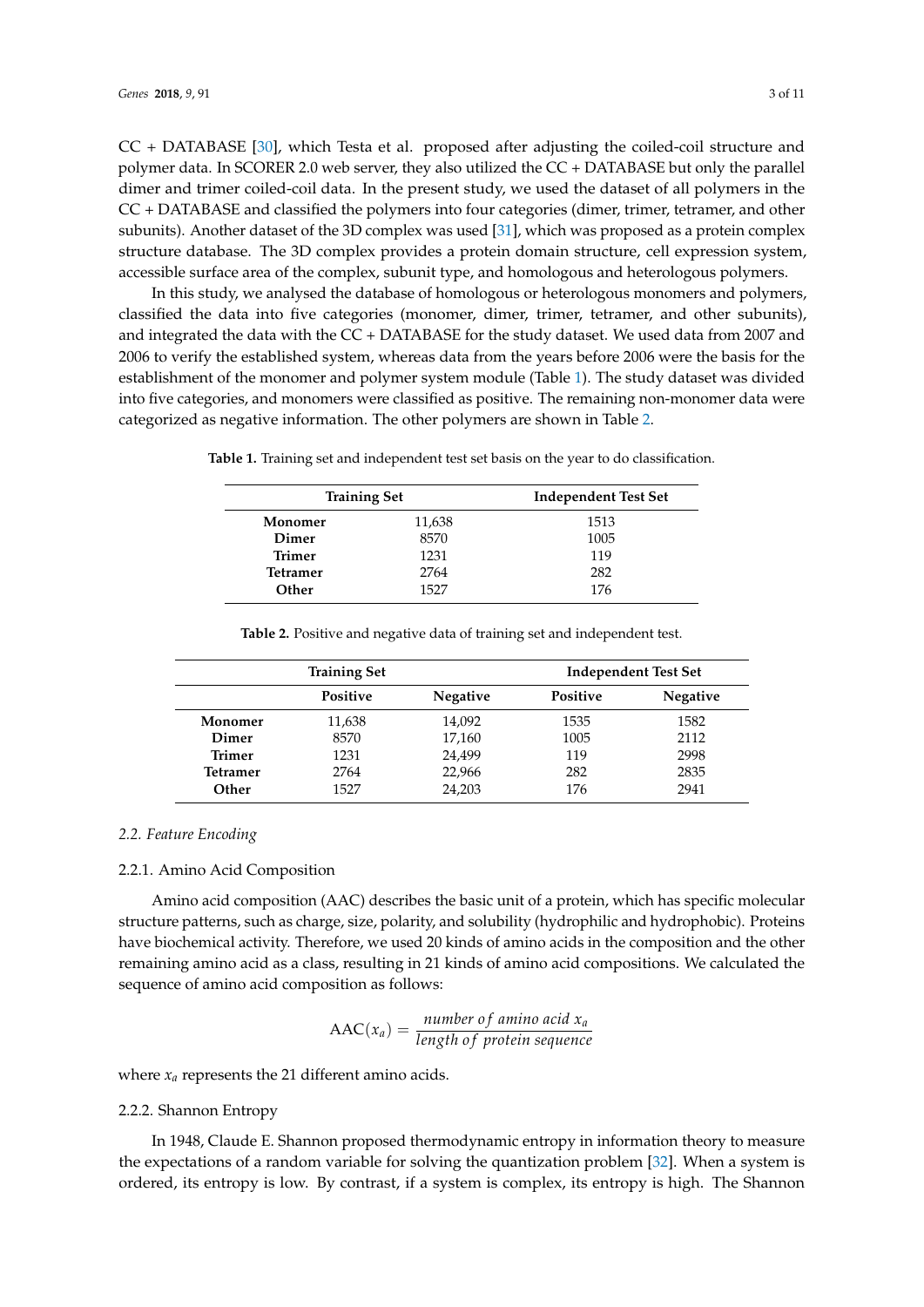entropy formula can be used to calculate the change rate in the data sets for each protein sequence in the amino acid residue position sequence [\[33\]](#page-9-13).  $p(x_i)$  is the frequency of each amino acid sequence. The logarithm of  $p(x_i)$  multiplied by  $p(x_i)$  is determined to obtain the entropy as the feature coding.

$$
H(X) = -\sum_{i=1}^{I} p(x_i) \log_2(p(x_i))
$$

#### 2.2.3. Accessible Surface Area

In protein folding, amino acid residues contain hydrophilic and hydrophobic charges. These residues are then folded into a 3D structure through their interactions. The hydrophobicity of residues is crucial to stabilize the protein structure. When proteins are in an aqueous solution, the hydrophobic amino acid side chains are embedded in the internal proteins to form a hydrophobic core and stable protein. The protein's accessible surface area proposed by Lee and Richards [\[34\]](#page-9-14) is used to study the hydrophobicity of protein molecules. The accessible surface area (ASA) indicates the contact area between the protein and solvent, which is divided into two states (i.e., exposure or embedded). The SAS web server [\[35\]](#page-9-15) was used to obtain a sequence ASA to differentiate between monomer and multimer feature coding.

#### *2.3. Model*

In the study, we proposed a major component element known as the integration of classification to effectively use each feature and process the data classification problem. In most cases, the number of negative data (majority class) was higher than that of positive data (minority class), and the ratio of sizes between them usually exceeded three. Thus, for unbalanced data, we used R software in the bootstrap method for repeated sampling and then generated different subset data. According to the unbalance training data in the protein interaction problem processed by Deng et al. [\[36\]](#page-9-16). The majority class of information was subjected to random sampling, so that the majority class data number was equal or similar to the minority class data number in a certain subset. This step also ensured that the entire minority class data were retained in the overall dataset. Furthermore, Deng, et al. used voting strategy to integrate these submodels [\[36\]](#page-9-16). However, that strategy can't be adopted when the submodels are an even number. Therefore, PClass selected the best learning model for each feature, which might come from different subset.

By integrating classification and bootstrap method, multimer negative information of training set was partitioned into the same or similar groups of positive data. Thus, each group with complex negative data were divided into *m* set, and each group positive data were integrated with the new classification of negative data to yield a new training data set.

The complex of each group was based on the classification of the new training data set for individual use of amino acid composition, entropy, and ASA for feature encoding. In addition, each group contains a *m* classification set and a support vector machine (SVM) classifier is a process for the classification. In order to assess the robustness of the SVM classifier, the tenfold cross validation method is used throughout the work. In Figure [1,](#page-4-0) the integration mechanism consists of two parts which the three best performing feature codings are performed to the feature modules of each group and the feature module is selected as a second layer to establish the integrating functions. Additionally, it was also used in conjunction with other machine learning methods to enhance the performance of each prediction system.

The monomers and dimers will not use the bootstrap method when the rates of positive are less than three. In this situation, the machine learning method will be used as an alternative. In contrast, trimers, tetramers, and other class subunits will be analyzed using the bootstrap method. That is, trimer data were divided into 20 negative and positive sets of data, and each group comprised three feature encodings. Tetramer data were divided into eight negative and positive sets of data integration, and each group included three feature encodings. Further, divided into 15 negative sets and a positive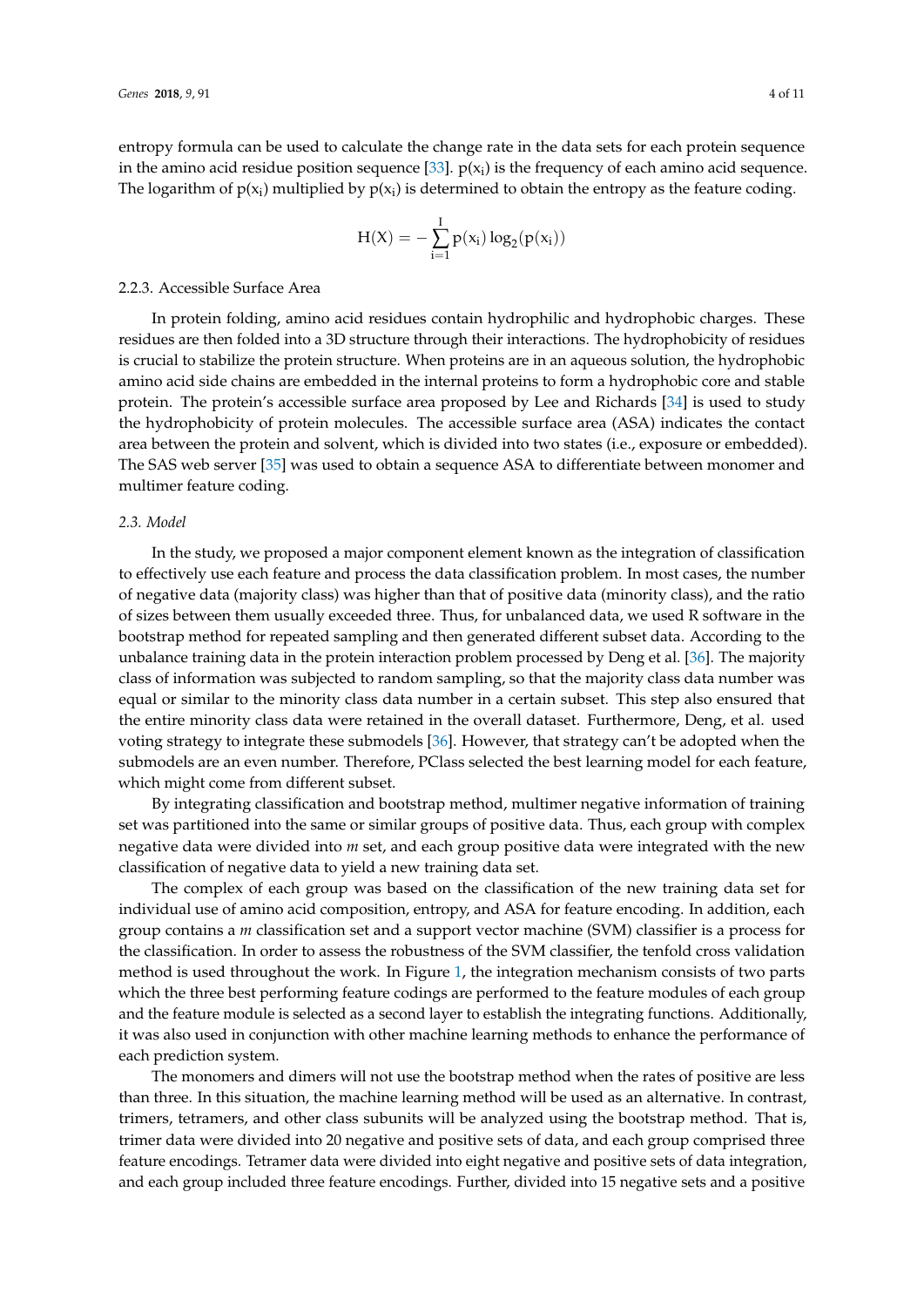set of data integration in the other subunit types of information, there will be 15 of the group, each group having three feature encodings. To enhance the performance of each complex set classification system, the best MCC was selected as feature model through SVM confidence scores as the input of the second layer of integration mechanisms. Six kinds of machine learning methods (BayesNet, REPTree, *Genes* **2018**, *9*, x FOR PEER REVIEW 5 of 10 LADTree, Kstar, MultilayerPerceptron, and RandomForest) were then used to choose the best machine learning with the best performance [\[37\]](#page-9-17). Furthermore, this study constructed a hierarchical testing by the best complex models from high to low individual performance when the unknown protein sequence was requested; a possible flowchart is shown in Supplementary Figure S1.

<span id="page-4-0"></span>

**Figure 1.** The flowchart of classifier evaluation. SVM: support vector machine. **Figure 1.** The flowchart of classifier evaluation. SVM: support vector machine.

When the predict results for this multimer class and practical is also this multimer class, called When the predict results for this multimer class and practical is also this multimer class, called as True Positive (TP). If the predicted results are for this multimer class but the actual result is not this  $\frac{1}{\sqrt{2}}$ multimer class, then the data are false positive (FP). If the predicted results are a nonpolymer class but actually a multimer class, then they are false negative (FN). Predictions for the nonmultimer class and actual nonmultimer class are called true negative (TN). Through the rules defined, the method accuracy and performance are assessed. MCC is used to test the positive and negative correlation, and its value is between [-1,1]. If the value of 1 represents an entirely correct forecast, then the weak value of -1 indicates that the forecast is opposite. The MCC can be calculated using the following formula:

$$
MCC = \frac{(TP \times TN) - (FN \times FP)}{\sqrt{(TP + FN) \times (TN + FP) \times (TP + FP) \times (TN + FN)}}
$$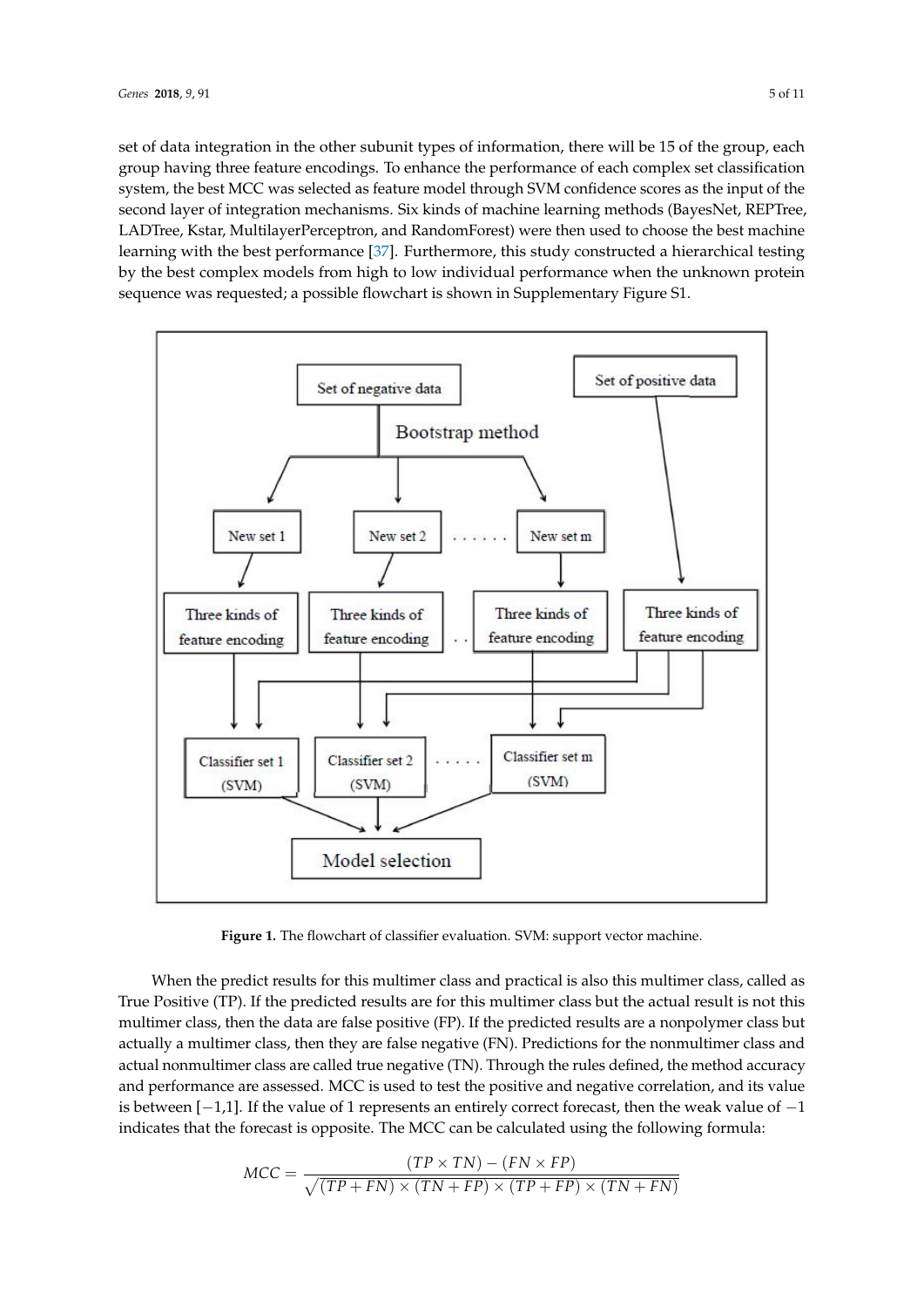Accuracy (ACC), which is used to assess the overall predictive ability of forecasting accuracy, is calculated as follows:

$$
ACC = \frac{TP + TN}{TP + FP + TN + FN}
$$

#### **3. Results and Discussion**

#### *3.1. Training of Feature Encoding in First Layer*

To understand the accuracy of the feature encoding prediction system, we used the SVM training data with tenfold cross-validation (Supplementary Figures S2–S6). Different features were used for the encoding of the results.

The trimer structure handle with imbalanced data on bootstrap method, through classifier evaluation can formation of twenty models, each model via SVM to select the best parameters. Among amino acid composition encoding, the model3 can reach a maximum MCC of 0.698. For the entropy encoding, the model3 can achieve, at its best, an MCC of 0.693. For ASA encoding, the model6 can reach an MCC of 0.363. In conclusion, we selected the best performance using the SVM confidence scores of amino acid composition and entropy as the feature models (Supplementary Figure S2).

The tetramer structure handle with imbalanced data on the bootstrap method, through classifier evaluation, can form eight models. Each model (via SVM) selected the best parameters among the amino acid composition encodings, with model1 reaching a maximum MCC of 0.742. For entropy encoding, model2 could attain the optimal MCC of 0.783. For ASA encoding, model5 reached the optimal MCC of 0.425. Ultimately, we chose the best model through SVM confidence scores of amino acid composition and entropy as the feature models (Supplementary Figure S3).

Other subunit classes were chosen to deal with unbalanced data on the bootstrap method. Through classifier evaluation, fifteen models were formed. Each model (via SVM) selected the best parameters among the amino acid composition encodings, with model15 reaching the best MCC of 0.757. For entropy encoding, model15 could reach the best MCC of 0.756. For ASA encoding, model14 could achieve the best MCC of 0.466. Finally, we selected the best model using SVM confidence scores of amino acid composition and entropy as the feature model (Supplementary Figure S4).

In the classification of trimers, tetramers, and other subunits, ASA feature coding did not achieve enhanced prediction accuracy. Thus, in the classification of monomers and dimers, we did not adopt ASA feature coding. For monomer data, feature encoding and machine learning methods with tenfold cross-validation were directly used to select the best machine learning method as a module. Machine learning methods include BayesNet, REPTree, LADTree, Kstar, MultilayerPerceptron, and RandomForest. Consequently, we selected the best machine learning method and performance, which were Kstar and MCC = 0.721, respectively. The best machine learning method for entropy encoding was Kstar, and the MCC was 0.724 (Supplementary Figure S5). For the dimers to the amino acid composition and entropy encoding, the best machine learning method was Kstar, and the MCC was 0.665 (Supplementary Figure S6).

#### *3.2. Training of Integrate Method in Two Layer*

To increase the classification efficiency and accuracy of the prediction system, the best performance model was selected in the first layer and integrated with the characteristics of other techniques (Supplementary Figures S7–S9). Given that ASA feature coding did not achieve enhanced prediction accuracy, we did not adopt ASA feature coding to establish the second layer.

We explored various machine learning methods to select the best method with the findings from the first layer. Then, the second layer used BayesNet, REPTree, LADTree, Kstar, MultilayerPerceptron, and RandomForest [\[38](#page-10-0)[–42\]](#page-10-1). The trimeric class used machine learning methods, and the best machine learning method was selected (Supplementary Figure S7). The trimer data used MultilayerPerceptron to achieve the best performance of MCC = 0.808, whereas other machine learning techniques reached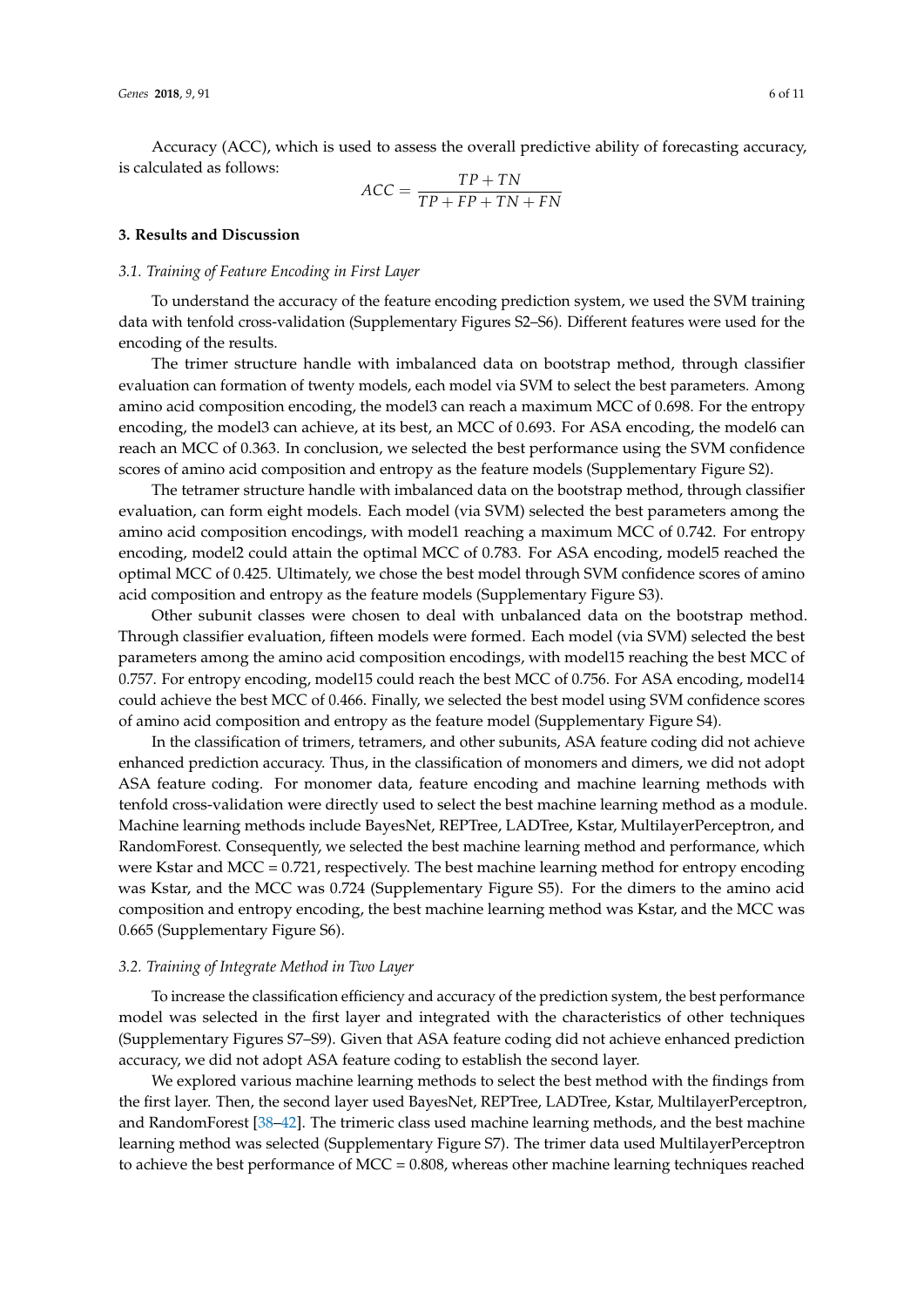an MCC above 0.7. Compared with the first layer of the amino acid composition and entropy, MCC was 0.654 and 0.610 (Supplementary Figure S10). Thus, the performance increased from 13% to 19%.

For the tetramer class, we used machine learning methods to pick the best learning algorithms. For the tetramer class, we used machine learning methods to pick the best learning algorithms. Show in Supplementary Figure S8. It can be seen that for the tetramer data we used Kstar to achieve Show in Supplementary Figure S8. It can be seen that for the tetramer data we used Kstar to achieve the best performance of MCC 0.764. Other machine learning performance can reach an MCC above the best performance of MCC 0.764. Other machine learning performance can reach an MCC above 0.72. Compared with the first layer of the amino acid composition and entropy, MCC was 0.63 and 0.61 0.72. Compared with the first layer of the amino acid composition and entropy, MCC was 0.63 and (Supplementary Figure S11); thus, the performance increased from  $11\%$  to  $15\%$ . Other subunits were subjected to different machine learning methods, whereas other subunit information used REPTree to achieve the best performance of MCC = 0.773 (Supplementary Figure S9).

Other machine learning techniques reached an MCC above 0.73. Compared with the first layer Other machine learning techniques reached an MCC above 0.73. Compared with the first layer of the amino acid composition and entropy, MCC was 0.52 and 0.57 (Supplementary Figure S12); of the amino acid composition and entropy, MCC was 0.52 and 0.57 (Supplementary Figure S12); thus, the performance increased from 22% to 25%. Therefore, we utilized different machine learning thus, the performance increased from 22% to 25%. Therefore, we utilized different machine learning methods and chose the best one, integrating feature as a combination. For trimer, tetramer, and the methods and chose the best one, integrating feature as a combination. For trimer, tetramer, and the other subunit class can enhance the prediction of the system performance and accuracy. other subunit class can enhance the prediction of the system performance and accuracy.

Divided into five categories in the study, monomer, dimer, trimer, tetramer, and other subunits of Divided into five categories in the study, monomer, dimer, trimer, tetramer, and other subunits class, each class establish a module, and selection of the best performance through machine learning. Finally, we selected the overall module, as show[n in](#page-6-0) Figure 2. Hence, the model order was the trimer with MCC = 0.808, followed by the other subunits with MCC = 0.773, tetramer with MCC = 0.764, monomer with MCC =  $0.721$ , and dimer with MCC =  $0.665$ .

<span id="page-6-0"></span>

# **Integrating model**

**Figure 2.** Different complexes and their best performance integrated module. MCC: Matthews **Figure 2.** Different complexes and their best performance integrated module. MCC: Matthews correlation coefficient. correlation coefficient.

# *3.3. Bootstrap Method Compare with Other Method 3.3. Bootstrap Method Compare with Other Method*

The trimer, tetramer, and other class subunits must be data processed. Due to negative The trimer, tetramer, and other class subunits must be data processed. Due to negative information and positive information ratio greater than three, the bootstrap method was used to deal with with unbalanced data to achieve the best performance classification system. In this study, we unbalanced data to achieve the best performance classification system. In this study, we randomly randomly selected negative data 10 times for making positive data and negative data quantity of the selected negative data 10 times for making positive data and negative data quantity of the same selected the random method, and the random method, and the random method, and the bootstrap method. number, called the random method, and to verify that the bootstrap method can make the prediction system for optimal performance.

As shown in Table 3, the average performance was 0.696 using trimer data by the bootstrap As shown in Table [3,](#page-7-0) the average performance was 0.696 using trimer data by the bootstrap method for imbalanced data and first-layer feature models. Trimer data using random method method for imbalanced data and first-layer feature models. Trimer data using random method exhibited an average performance of only 0.676. Thus, the trimer structure data obtained by the exhibited an average performance of only 0.676. Thus, the trimer structure data obtained by the bootstrap method could improve the provention ability of the system. The system of the bootstrap via the bootstrap via the bootstrap via the bootstrap via the bootstrap via the bootstrap via the bootstrap via the bootstrap bootstrap method could improve the prediction ability of the system. Tetramer data via the bootstrap bootstrap method for imbalanced data through first-layer feature models demonstrated an average performance<br>1. Co 744. The contract of the contract of the contract of the contract of the contract of the contract of the of 0.741. Tetramer data via the random method yielded an average performance of 0.727. For this of 0.741. reason, tetramer structure data from the bootstrap method could improve the prediction ability of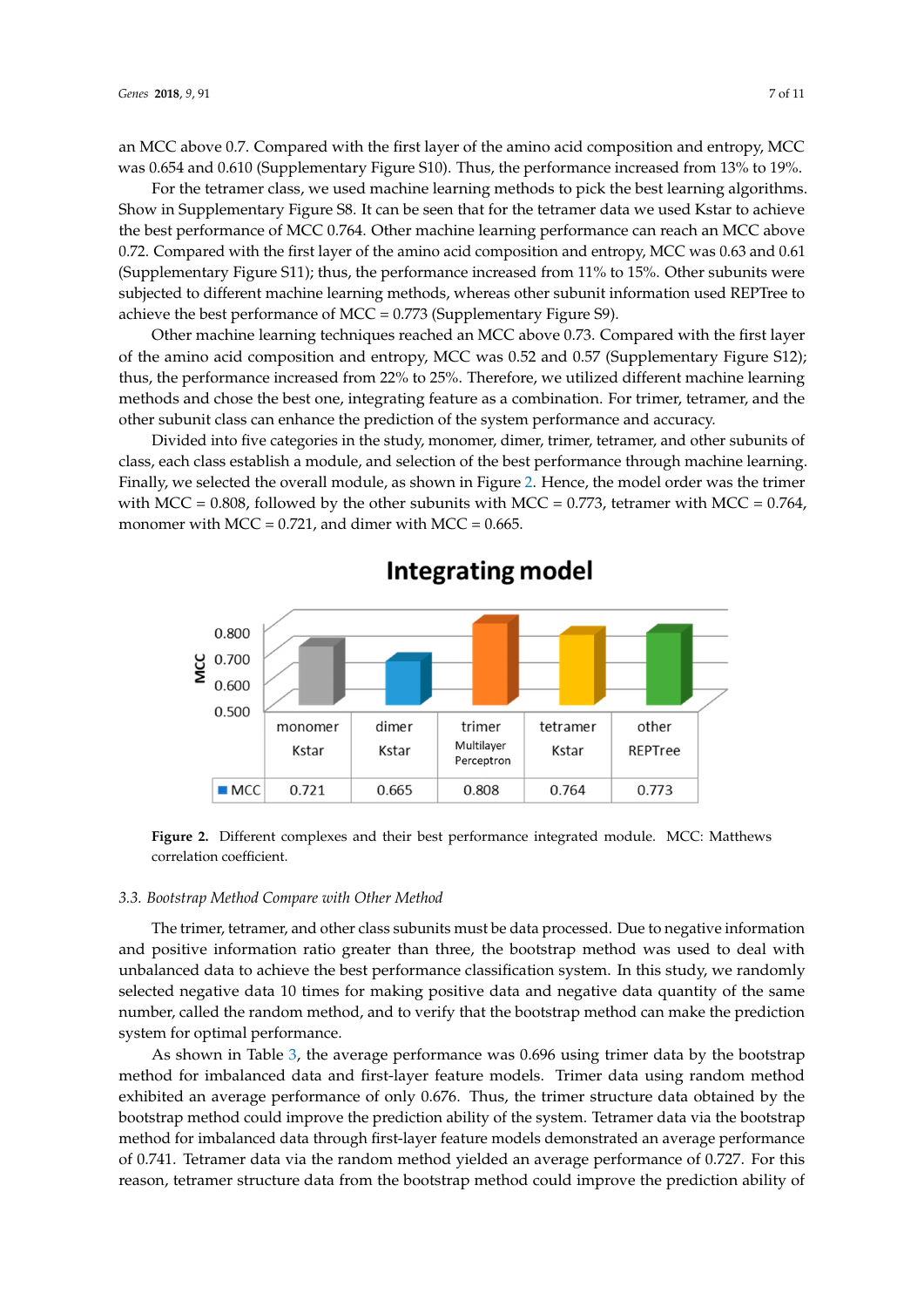<span id="page-7-0"></span>the system. Other subunits for imbalanced data by the bootstrap method through first-layer feature models revealed an average performance of 0.757, whereas those using the random method indicated an average performance of 0.738. As a result, the other subunits via the bootstrap method improved the prediction ability of the system.

|           | Trimer | <b>Tetramer</b> | Other |
|-----------|--------|-----------------|-------|
| Bootstrap | 0.696  | 0.741           | 0.757 |
| Random    | 0.676  | 0.727           | 0.738 |

**Table 3.** Bootstrap method compared with random method.

### *3.4. Case Study*

Using the transcription factor sequence data, we selected nine transcription factor sequences to predict the dimer structure. Using the viral infection-associated glycoprotein data, we selected nine virus-infection-associated glycoprotein sequence data to predict the trimer structure. All protein database (PDB) IDs of selected proteins were shown in supplementary dataset. In this study, we accurately predicted three virus-infection-associated glycoproteins belonging with a trimer sequence. The three trimer sequences belonged to human immunodeficiency virus (HIV) type I-associated glycoprotein gp41. The remaining six trimer sequence data belonged to the trimeric HIV information, but they may be related to glycoprotein gp120 virus or other membrane fusion proteins. Thus, the classification system of trimers could accurately predict the virus-infection-associated glycoprotein gp41 sequence. In the prediction of the dimeric transcription factor sequence, the proposed system could accurately predict the sequences belonging to the dimeric transcription factor.

#### **4. Conclusions**

This study aimed to conduct feature encoding and integration mechanisms for classifying quaternary structures. For this purpose, we designed the architecture of a two-layer machine learning technique. Two objective layers namely the bootstrap method to classify unbalanced data and selected the optimum parameters of the SVM feature module are introduced to be used along with other machine learning methods to enhance the prediction performance. The first layer used a variety of feature encoding via SVM machine learning to find the best parameters for each set as a model. In addition, each model has a m-predicted performance for selecting the best forecasting performance. The trimer, tetramer, and other subunits were selected as feature encoding of amino acid composition and entropy for an overall prediction performance above 0.7 and ASA of 0.3. Thus, in the first layer of feature coding, we selected the amino acid composition and entropy to integrate the prediction performance as the feature module. In particular, the second layer used machine learning methods, and the selection of the optimum parameters of the SVM feature module in the first layer. Effectiveness of proposed machine learning methods is shown by comparing it with first layer. That is, the second layer of construction combines the first-layer module to integrate mechanisms and the best machine learning method was selected to improve the prediction performance. Indeed, this system can be improved over 10% in MCC.

In this work, we analyzed the performance of our classification system using transcription factors with a dimer structure and virus-infection-associated glycoprotein with a trimer structure. There was a superiority of two-layer machine learning to predict and classify protein quaternary structures in dimers, trimers, tetramers, and other subunits. In addition to predicting the protein quaternary structure on the polymer structure, the interactions between the coiled-coil position and structure, homologous polymer and heterologous polymer structure, and parallel and antiparallel polymer structures may be investigated to establish a human polymer molecular database.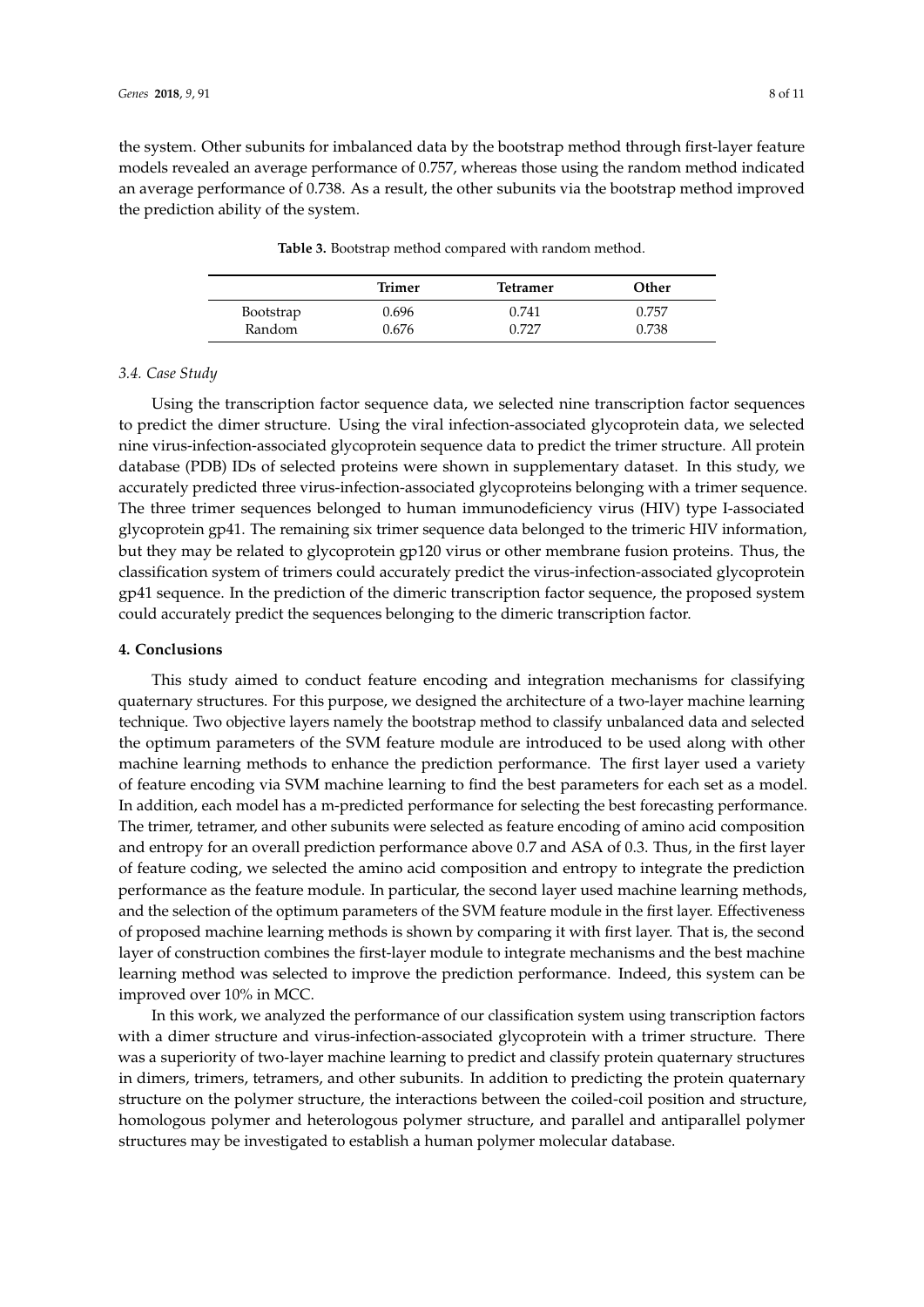Finally, we provided an advanced web tool to users for the complete single-chain sequence of the protein quaternary structure. Results showed a sequence of quaternary structure belonging to the protein monomer, protein dimer, trimer proteins, tetramer protein, or other subunits.

**Supplementary Materials:** The following are available online at [www.mdpi.com/2073-4425/9/2/91/s1,](www.mdpi.com/2073-4425/9/2/91/s1) File F1: PClass\_SD.zip, Supplementary Figures S1–S12; dataset: ds.txt.

**Acknowledgments:** This work is supported by the Chung Shan Medical University Hospital: CSH-2017-C-030 and Ministry of Science and Technology, Taiwan, R.O.C. under grant number 106-2221-E-005-077-MY2.

**Author Contributions:** S.-y.H. compiled the data set, wrote the experimental programs, website and drafted the manuscript; C.-C.H., C.-C.C. and C.-W.C. participated in the experimental design. H.-P.C. and Y.-W.C. conceived the study; C.-C.H. and Y.-W.C. edited the manuscript.

**Conflicts of Interest:** The authors declare no conflicts of interest.

# **References**

- <span id="page-8-0"></span>1. Dmitriev, O.Y.; Jones, P.C.; Fillingame, R.H. Structure of the subunit c oligomer in the F1Fo ATP synthase: Model derived from solution structure of the monomer and cross-linking in the native enzyme. *Proc. Natl. Acad. Sci. USA* **1999**, *96*, 7785–7790. [\[CrossRef\]](http://dx.doi.org/10.1073/pnas.96.14.7785) [\[PubMed\]](http://www.ncbi.nlm.nih.gov/pubmed/10393899)
- <span id="page-8-1"></span>2. Toledo-Ortiz, G.; Huq, E.; Quail, P.H. The Arabidopsis basic/helix-loop-helix transcription factor family. *Plant Cell Online* **2003**, *15*, 1749–1770. [\[CrossRef\]](http://dx.doi.org/10.1105/tpc.013839)
- <span id="page-8-2"></span>3. Spivak-Kroizman, T.; Lemmon, M.; Dikic, I.; Ladbury, J.; Pinchasi, D.; Huang, J.; Jaye, M.; Crumley, G.; Schlessinger, J.; Lax, I. Heparin-induced oligomerization of FGF molecules is responsible for FGF receptor dimerization, activation, and cell proliferation. *Cell* **1994**, *79*, 1015–1024. [\[CrossRef\]](http://dx.doi.org/10.1016/0092-8674(94)90032-9)
- <span id="page-8-3"></span>4. Mège, R.M.; Gavard, J.; Lambert, M. Regulation of cell–cell junctions by the cytoskeleton. *Curr. Opin. Cell Boil.* **2006**, *18*, 541–548. [\[CrossRef\]](http://dx.doi.org/10.1016/j.ceb.2006.08.004) [\[PubMed\]](http://www.ncbi.nlm.nih.gov/pubmed/16905303)
- <span id="page-8-4"></span>5. Bulleid, N.J.; Dalley, J.A.; Lees, J.F. The C-propeptide domain of procollagen can be replaced with a transmembrane domain without affecting trimer formation or collagen triple helix folding during biosynthesis. *EMBO J.* **1997**, *16*, 6694–6701. [\[CrossRef\]](http://dx.doi.org/10.1093/emboj/16.22.6694) [\[PubMed\]](http://www.ncbi.nlm.nih.gov/pubmed/9362484)
- <span id="page-8-5"></span>6. Gustchina, E.; Li, M.; Louis, J.M.; Anderson, D.E.; Lloyd, J.; Frisch, C.; Bewley, C.A.; Gustchina, A.; Wlodawer, A.; Clore, G.M. Structural basis of HIV-1 neutralization by affinity matured Fabs directed against the internal trimeric coiled-coil of gp41. *PLoS Pathog.* **2010**, *6*, e1001182. [\[CrossRef\]](http://dx.doi.org/10.1371/journal.ppat.1001182) [\[PubMed\]](http://www.ncbi.nlm.nih.gov/pubmed/21085615)
- <span id="page-8-6"></span>7. Skehel, J.J.; Wiley, D.C. Receptor binding and membrane fusion in virus entry: The influenza hemagglutinin. *Annu. Rev. Biochem.* **2000**, *69*, 531–569. [\[CrossRef\]](http://dx.doi.org/10.1146/annurev.biochem.69.1.531) [\[PubMed\]](http://www.ncbi.nlm.nih.gov/pubmed/10966468)
- <span id="page-8-7"></span>8. Gascoigne, N.; Goodnow, C.C.; Dudzik, K.I.; Oi, V.T.; Davis, M.M. Secretion of a chimeric T-cell receptor-immunoglobulin protein. *Proc. Natl. Acad. Sci. USA* **1987**, *84*, 2936–2940. [\[CrossRef\]](http://dx.doi.org/10.1073/pnas.84.9.2936) [\[PubMed\]](http://www.ncbi.nlm.nih.gov/pubmed/3472243)
- <span id="page-8-8"></span>9. Ackers, G.K.; Smith, F.R. The hemoglobin tetramer: A three-state molecular switch for control of ligand affinity. *Annu. Rev. Biophys. Biophys. Chem.* **1987**, *16*, 583–609. [\[CrossRef\]](http://dx.doi.org/10.1146/annurev.bb.16.060187.003055) [\[PubMed\]](http://www.ncbi.nlm.nih.gov/pubmed/3593506)
- <span id="page-8-9"></span>10. Marttila, A.T.; Airenne, K.J.; Laitinen, O.H.; Kulik, T.; Bayer, E.A.; Wilchek, M.; Kulomaa, M.S. Engineering of chicken avidin: A progressive series of reduced charge mutants. *FEBS Lett.* **1998**, *441*, 313–317. [\[CrossRef\]](http://dx.doi.org/10.1016/S0014-5793(98)01570-1)
- <span id="page-8-10"></span>11. Bailey, S.; Eliason, W.K.; Steitz, T.A. Structure of hexameric DnaB helicase and its complex with a domain of DnaG primase. *Science* **2007**, *318*, 459–463. [\[CrossRef\]](http://dx.doi.org/10.1126/science.1147353) [\[PubMed\]](http://www.ncbi.nlm.nih.gov/pubmed/17947583)
- <span id="page-8-11"></span>12. Tsao, T.S.; Tomas, E.; Murrey, H.E.; Hug, C.; Lee, D.H.; Ruderman, N.B.; Heuser, J.E.; Lodish, H.F. Role of disulfide bonds in Acrp30/adiponectin structure and signaling specificity. *J. Biol. Chem.* **2003**, *278*, 50810–50817. [\[CrossRef\]](http://dx.doi.org/10.1074/jbc.M309469200) [\[PubMed\]](http://www.ncbi.nlm.nih.gov/pubmed/14522956)
- <span id="page-8-12"></span>13. Ciszak, E.; Smith, G.D. Crystallographic evidence for dual coordination around zinc in the T3R3 human insulin hexamer. *Biochemistry* **1994**, *33*, 1512–1517. [\[CrossRef\]](http://dx.doi.org/10.1021/bi00172a030) [\[PubMed\]](http://www.ncbi.nlm.nih.gov/pubmed/8312271)
- <span id="page-8-13"></span>14. Liang, W.G.; Ren, M.; Zhao, F.; Tang, W.-J. Structures of human ccl18, ccl3, and ccl4 reveal molecular determinants for quaternary structures and sensitivity to insulin-degrading enzyme. *J. Mol. Biol.* **2015**, *427*, 1345–1358. [\[CrossRef\]](http://dx.doi.org/10.1016/j.jmb.2015.01.012) [\[PubMed\]](http://www.ncbi.nlm.nih.gov/pubmed/25636406)
- <span id="page-8-14"></span>15. Stenkamp, R.E. Dioxygen and hemerythrin. *Chem. Rev.* **1994**, *94*, 715–726. [\[CrossRef\]](http://dx.doi.org/10.1021/cr00027a008)
- <span id="page-8-15"></span>16. Camahort, R.; Shivaraju, M.; Mattingly, M.; Li, B.; Nakanishi, S.; Zhu, D.; Shilatifard, A.; Workman, J.L.; Gerton, J.L. Cse4 is part of an octameric nucleosome in budding yeast. *Mol. Cell* **2009**, *35*, 794–805. [\[CrossRef\]](http://dx.doi.org/10.1016/j.molcel.2009.07.022) [\[PubMed\]](http://www.ncbi.nlm.nih.gov/pubmed/19782029)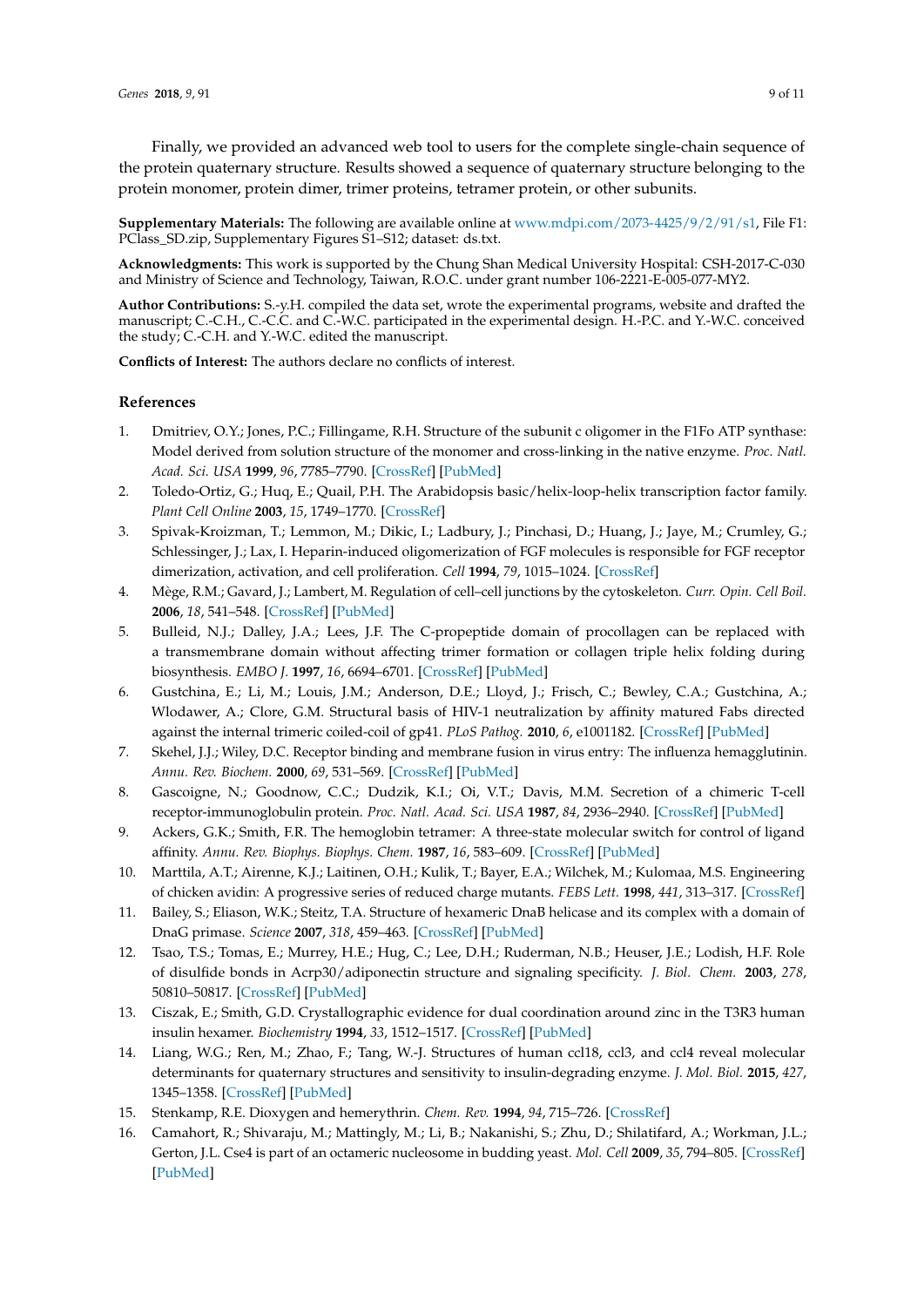- <span id="page-9-0"></span>17. Darnell, J.E. Transcription factors as targets for cancer therapy. *Nat. Rev. Cancer* **2002**, *2*, 740–749. [\[CrossRef\]](http://dx.doi.org/10.1038/nrc906) [\[PubMed\]](http://www.ncbi.nlm.nih.gov/pubmed/12360277)
- 18. Dowierciał, A.; Wilk, P.; Rypniewski, W.; Rode, W.; Jarmuła, A. Crystal structure of mouse thymidylate synthase in tertiary complex with dUMP and raltitrexed reveals N-terminus architecture and two different active site conformations. *BioMed Res. Int.* **2014**, *2014*, 945803. [\[CrossRef\]](http://dx.doi.org/10.1155/2014/945803) [\[PubMed\]](http://www.ncbi.nlm.nih.gov/pubmed/24995339)
- 19. Wibmer, C.K.; Gorman, J.; Ozorowski, G.; Bhiman, J.N.; Sheward, D.J.; Elliott, D.H.; Rouelle, J.; Smira, A.; Joyce, M.G.; Ndabambi, N. Structure and recognition of a novel HIV-1 gp120-gp41 interface antibody that caused MPER exposure through viral escape. *PLoS Pathog.* **2017**, *13*, e1006074. [\[CrossRef\]](http://dx.doi.org/10.1371/journal.ppat.1006074) [\[PubMed\]](http://www.ncbi.nlm.nih.gov/pubmed/28076415)
- 20. Kovacs, J.M.; Nkolola, J.P.; Peng, H.; Cheung, A.; Perry, J.; Miller, C.A.; Seaman, M.S.; Barouch, D.H.; Chen, B. HIV-1 envelope trimer elicits more potent neutralizing antibody responses than monomeric gp120. *Proc. Natl. Acad. Sci. USA* **2012**, *109*, 12111–12116. [\[CrossRef\]](http://dx.doi.org/10.1073/pnas.1204533109) [\[PubMed\]](http://www.ncbi.nlm.nih.gov/pubmed/22773820)
- <span id="page-9-1"></span>21. Katen, S.P.; Tan, Z.; Chirapu, S.R.; Finn, M.; Zlotnick, A. Assembly-directed antivirals differentially bind quasiequivalent pockets to modify hepatitis B virus capsid tertiary and quaternary structure. *Structure* **2013**, *21*, 1406–1416. [\[CrossRef\]](http://dx.doi.org/10.1016/j.str.2013.06.013) [\[PubMed\]](http://www.ncbi.nlm.nih.gov/pubmed/23871485)
- <span id="page-9-2"></span>22. Ogura, T.; Tong, K.I.; Mio, K.; Maruyama, Y.; Kurokawa, H.; Sato, C.; Yamamoto, M. Keap1 is a forked-stem dimer structure with two large spheres enclosing the intervening, double glycine repeat, and c-terminal domains. *Proc. Natl. Acad. Sci. USA* **2010**, *107*, 2842–2847. [\[CrossRef\]](http://dx.doi.org/10.1073/pnas.0914036107) [\[PubMed\]](http://www.ncbi.nlm.nih.gov/pubmed/20133743)
- <span id="page-9-3"></span>23. Junninen, H.; Ehn, M.; Petäjä, T.; Luosujärvi, L.; Kotiaho, T.; Kostiainen, R.; Rohner, U.; Gonin, M.; Fuhrer, K.; Kulmala, M. A high-resolution mass spectrometer to measure atmospheric ion composition. *Atmos. Meas. Tech.* **2010**, *3*, 1039–1053. [\[CrossRef\]](http://dx.doi.org/10.5194/amt-3-1039-2010)
- <span id="page-9-4"></span>24. Assink, H.A.; Blijenberg, B.G.; Boerma, G.J.; Leijnse, B. The introduction of bromocresol purple for the determination of serum albumin on SMAC and ACA, and the standardization procedure. *J. Clin. Chem. Clin. Biochem.* **1984**, *22*, 685–692. [\[CrossRef\]](http://dx.doi.org/10.1515/cclm.1984.22.10.685) [\[PubMed\]](http://www.ncbi.nlm.nih.gov/pubmed/6512498)
- <span id="page-9-5"></span>25. Chou, C.Y.; Lin, Y.L.; Huang, Y.C.; Sheu, S.Y.; Lin, T.H.; Tsay, H.J.; Chang, G.G.; Shiao, M.S. Structural variation in human apolipoprotein E3 and E4: Secondary structure, tertiary structure, and size distribution. *Biophys. J.* **2005**, *88*, 455–466. [\[CrossRef\]](http://dx.doi.org/10.1529/biophysj.104.046813) [\[PubMed\]](http://www.ncbi.nlm.nih.gov/pubmed/15475580)
- <span id="page-9-6"></span>26. Oxford, J.T.; DeScala, J.; Morris, N.; Gregory, K.; Medeck, R.; Irwin, K.; Oxford, R.; Brown, R.; Mercer, L.; Cusack, S. Interaction between amino propeptides of type xi procollagen α1 chains. *J. Biol. Chem.* **2004**, *279*, 10939–10945. [\[CrossRef\]](http://dx.doi.org/10.1074/jbc.M310291200) [\[PubMed\]](http://www.ncbi.nlm.nih.gov/pubmed/14699108)
- <span id="page-9-7"></span>27. Wolf, E.; Kim, P.S.; Berger, B. Multicoil: A program for predicting two- and three-stranded coiled coils. *Protein Sci.* **1997**, *6*, 1179–1189. [\[CrossRef\]](http://dx.doi.org/10.1002/pro.5560060606) [\[PubMed\]](http://www.ncbi.nlm.nih.gov/pubmed/9194178)
- <span id="page-9-8"></span>28. Woolfson, D.N.; Alber, T. Predicting oligomerization states of coiled coils. *Protein Sci.* **1995**, *4*, 1596–1607. [\[CrossRef\]](http://dx.doi.org/10.1002/pro.5560040818) [\[PubMed\]](http://www.ncbi.nlm.nih.gov/pubmed/8520486)
- <span id="page-9-9"></span>29. Armstrong, C.T.; Vincent, T.L.; Green, P.J.; Woolfson, D.N. SCORER 2.0: An algorithm for distinguishing parallel dimeric and trimeric coiled-coil sequences. *Bioinformatics* **2011**, *27*, 1908–1914. [\[CrossRef\]](http://dx.doi.org/10.1093/bioinformatics/btr299) [\[PubMed\]](http://www.ncbi.nlm.nih.gov/pubmed/21576179)
- <span id="page-9-10"></span>30. Testa, O.D.; Moutevelis, E.; Woolfson, D.N. Cc+: A relational database of coiled-coil structures. *Nucleic Acids Res.* **2009**, *37*, D315–D322. [\[CrossRef\]](http://dx.doi.org/10.1093/nar/gkn675) [\[PubMed\]](http://www.ncbi.nlm.nih.gov/pubmed/18842638)
- <span id="page-9-11"></span>31. Levy, E.D.; Pereira-Leal, J.B.; Chothia, C.; Teichmann, S.A. 3D complex: A structural classification of protein complexes. *PLoS Comput. Biol.* **2006**, *2*, e155. [\[CrossRef\]](http://dx.doi.org/10.1371/journal.pcbi.0020155) [\[PubMed\]](http://www.ncbi.nlm.nih.gov/pubmed/17112313)
- <span id="page-9-12"></span>32. Riera-Fernández, P.; Munteanu, C.R.; Escobar, M.; Prado-Prado, F.; Martín-Romalde, R.; Pereira, D.; Villalba, K.; Duardo-Sánchez, A.; González-Díaz, H. New Markov-Shannon Entropy models to assess connectivity quality in complex networks: From molecular to cellular pathway, Parasite-Host, Neural, Industry, and Legal-Social networks. *J. Theor. Biol.* **2012**, *293*, 174–188. [\[CrossRef\]](http://dx.doi.org/10.1016/j.jtbi.2011.10.016) [\[PubMed\]](http://www.ncbi.nlm.nih.gov/pubmed/22037044)
- <span id="page-9-13"></span>33. Peek, A.S. Improving model predictions for RNA interference activities that use support vector machine regression by combining and filtering features. *BMC Bioinform.* **2007**, *8*, 182. [\[CrossRef\]](http://dx.doi.org/10.1186/1471-2105-8-182) [\[PubMed\]](http://www.ncbi.nlm.nih.gov/pubmed/17553157)
- <span id="page-9-14"></span>34. Lee, B.; Richards, F.M. The interpretation of protein structures: Estimation of static accessibility. *J. Mol. Biol.* **1971**, *55*, 379–400. [\[CrossRef\]](http://dx.doi.org/10.1016/0022-2836(71)90324-X)
- <span id="page-9-15"></span>35. Lin, Y.-S.; Hsu, W.-L.; Hwang, J.-K.; Li, W.-H. Proportion of solvent-exposed amino acids in a protein and rate of protein evolution. *Mol. Biol. Evol.* **2007**, *24*, 1005–1011. [\[CrossRef\]](http://dx.doi.org/10.1093/molbev/msm019) [\[PubMed\]](http://www.ncbi.nlm.nih.gov/pubmed/17264066)
- <span id="page-9-16"></span>36. Deng, L.; Guan, J.; Dong, Q.; Zhou, S. Prediction of protein-protein interaction sites using an ensemble method. *BMC Bioinform.* **2009**, *10*, 426. [\[CrossRef\]](http://dx.doi.org/10.1186/1471-2105-10-426) [\[PubMed\]](http://www.ncbi.nlm.nih.gov/pubmed/20015386)
- <span id="page-9-17"></span>37. Frank, E.; Hall, M.; Trigg, L.; Holmes, G.; Witten, I.H. Data mining in bioinformatics using Weka. *Bioinformatics* **2004**, *20*, 2479–2481. [\[CrossRef\]](http://dx.doi.org/10.1093/bioinformatics/bth261) [\[PubMed\]](http://www.ncbi.nlm.nih.gov/pubmed/15073010)